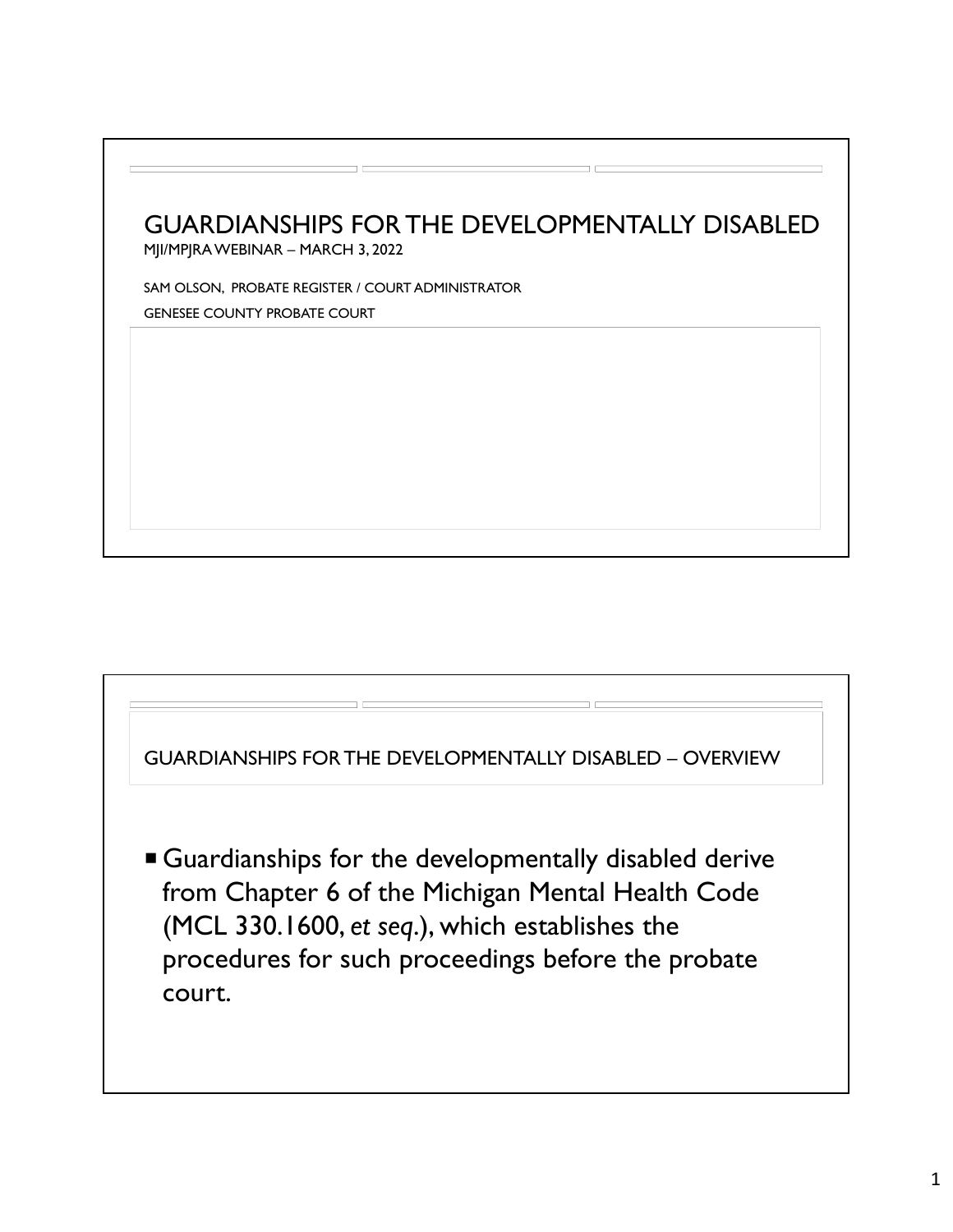### GUARDIANSHIPS FOR THE DEVELOPMENTALLY DISABLED – OVERVIEW

- Specific type of guardianship under the Mental Health Code for individuals with a developmental disability
	- Court appoints a partial or plenary guardian An individual who possesses legal rights and powers of a guardian of the person, or of the estate, or both
	- Partial guardian is preferred (MCL 330.1602(2))
- **Petition process; Attorney appointed; Hearing required** 
	- Alleged individual with a developmental disability must be present at the hearing
- Report with evaluation(s) must accompany petition

### WHAT IS A DEVELOPMENTAL DISABILITY?

- A *severe, chronic condition* that meets all of the following requirements:
	- **IS attributable to a mental or physical impairment or combination of mental and physical impairments**
	- Is manifested before the individual is 22 years old
	- **IF** Is likely to continue indefinitely
	- Results in substantial functional limitations in 3 or more of the following areas of major life activity:
		- **Self-care**
		- Receptive and expressive language
		- **Learning**
		- **Mobility**
		- **Self-direction**
		- Capacity for independent living
		- **Economic self-sufficiency**
	- Reflects the individual's need for a combination and sequence of special, interdisciplinary, or generic care, treatment, or other services that are of lifelong or extended duration and are individually planned and coordinated.

MCL 330.1100a(25)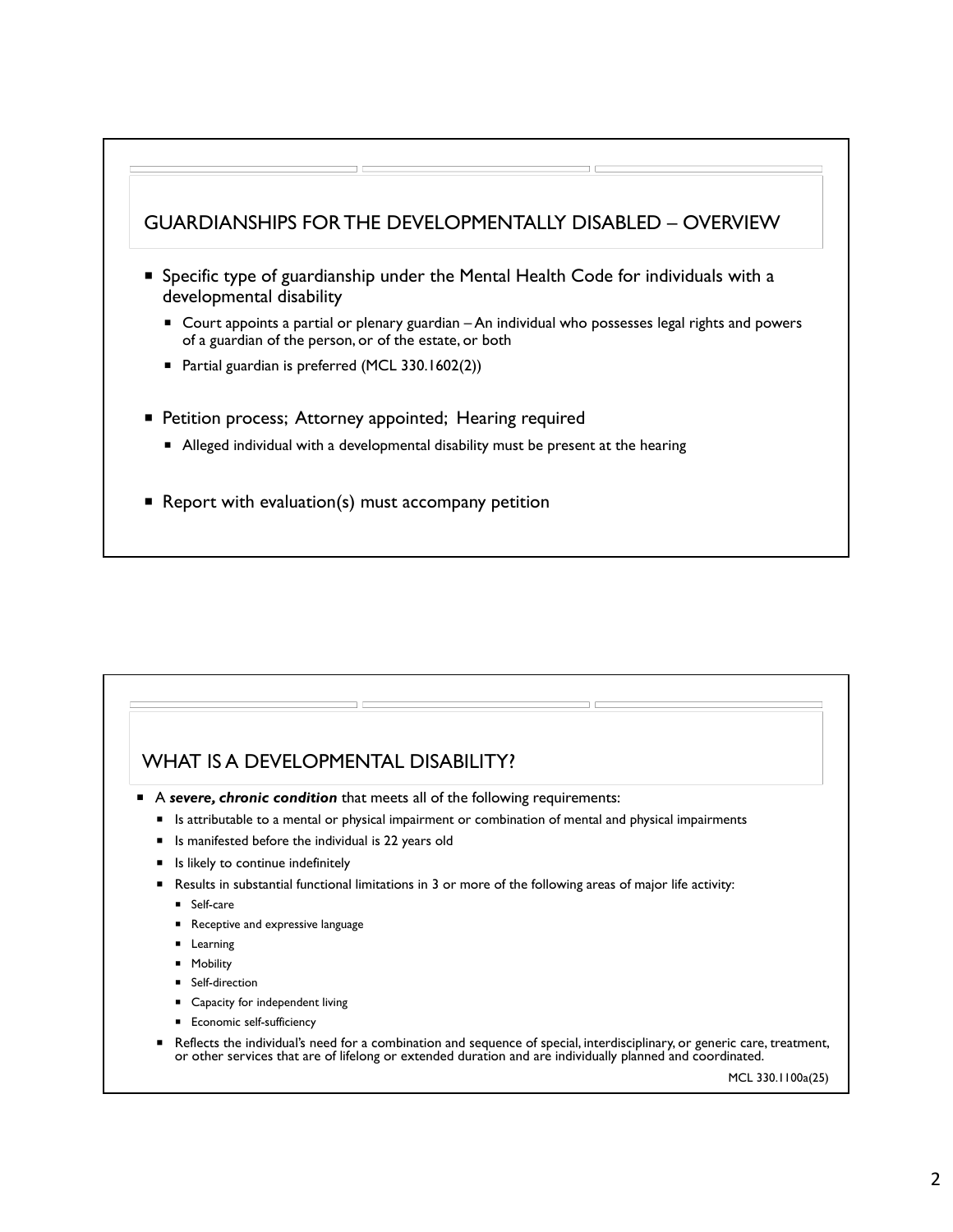

# **PETITION**  The petition for the appointment of a guardian for an individual who is developmentally disabled shall set forth the following: ■ The relationship and interest of the petitioner The name, date of birth, and place of residence of the respondent **The facts and reasons for the need for guardianship**  The names and addresses of the individual's current guardian, and the respondent's presumptive heirs The name and address of the person with whom, or the facility in which, the respondent is residing A description and approximation of the value of the respondent's estate including an estimate or the individual's anticipated yearly income and the source of the income The name, address, and age of the proposed guardian and if the proposed guardian is a current provider of services to the developmentally disabled A factual description of the nature and extent of the respondent's developmental disability MCL 330.1609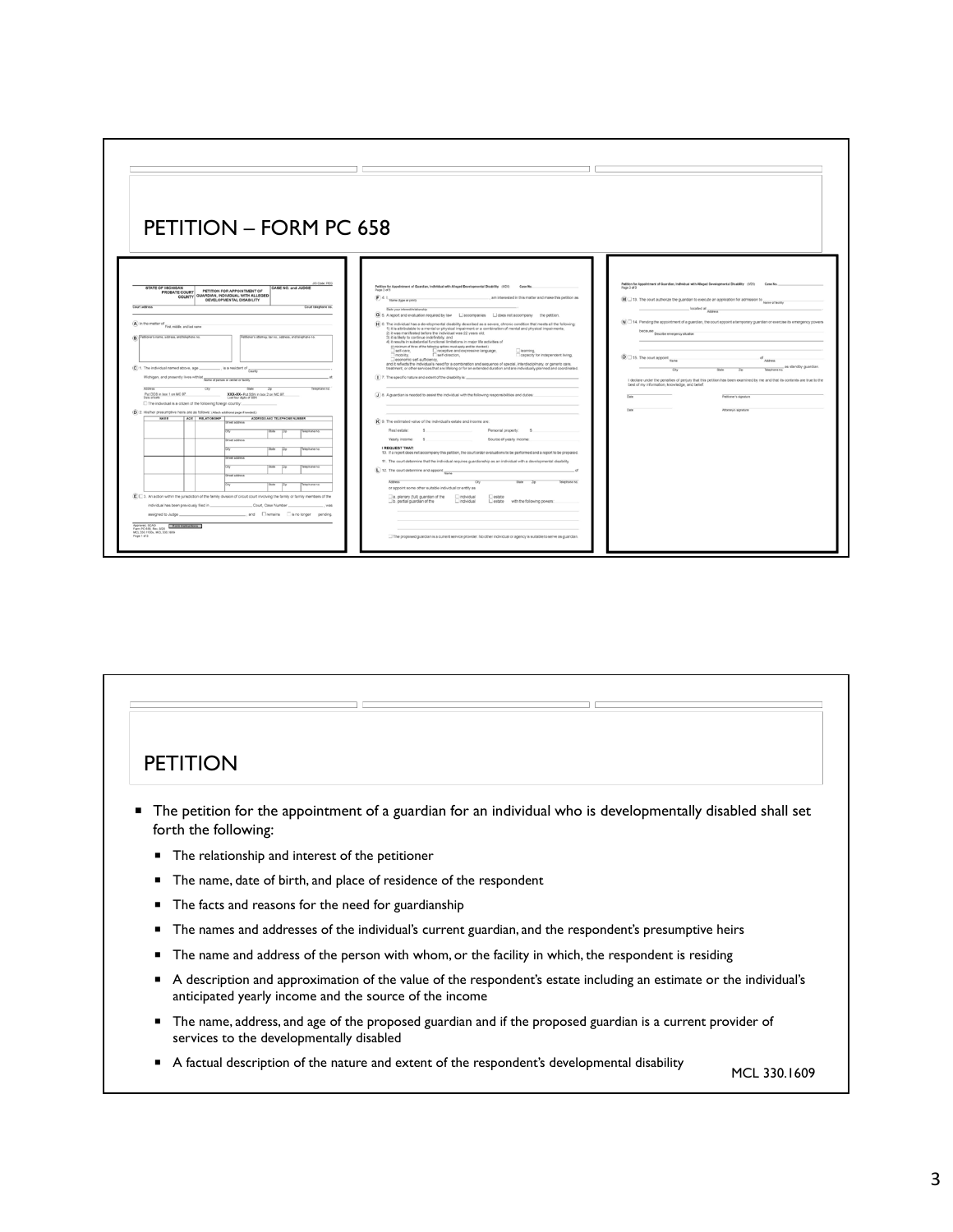

## REPORT/EVALUATION(S)

- The petition shall be accompanied by a report that contains all of the following:
	- A description of the nature and type of respondent's developmental disability.
	- Current evaluations of the respondent's mental, physical, social, and educational condition, adaptive behavior, and social skills. These evaluations shall take into account the individual's abilities.
	- An opinion as to whether guardianship is needed, the type and scope of the guardianship needed, and a specific statement of the reasons for the guardianship.
	- A recommendation as to the most appropriate rehabilitation plan and living arrangement for the individual and the reasons for the recommendation.
	- The signatures of all individuals who performed the evaluations upon which the report is based. One of the individuals shall be a physician or psychologist who, by training and experience, is competent in evaluating individuals with developmental disabilities.
	- A listing of all psychotropic medications, plus all other medications the respondent is receiving on a continuous basis, the dosage of the medications, and a description of the impact upon the respondent's mental, physical and educational conditions, adaptive behavior, and social skills. MCL 330.1612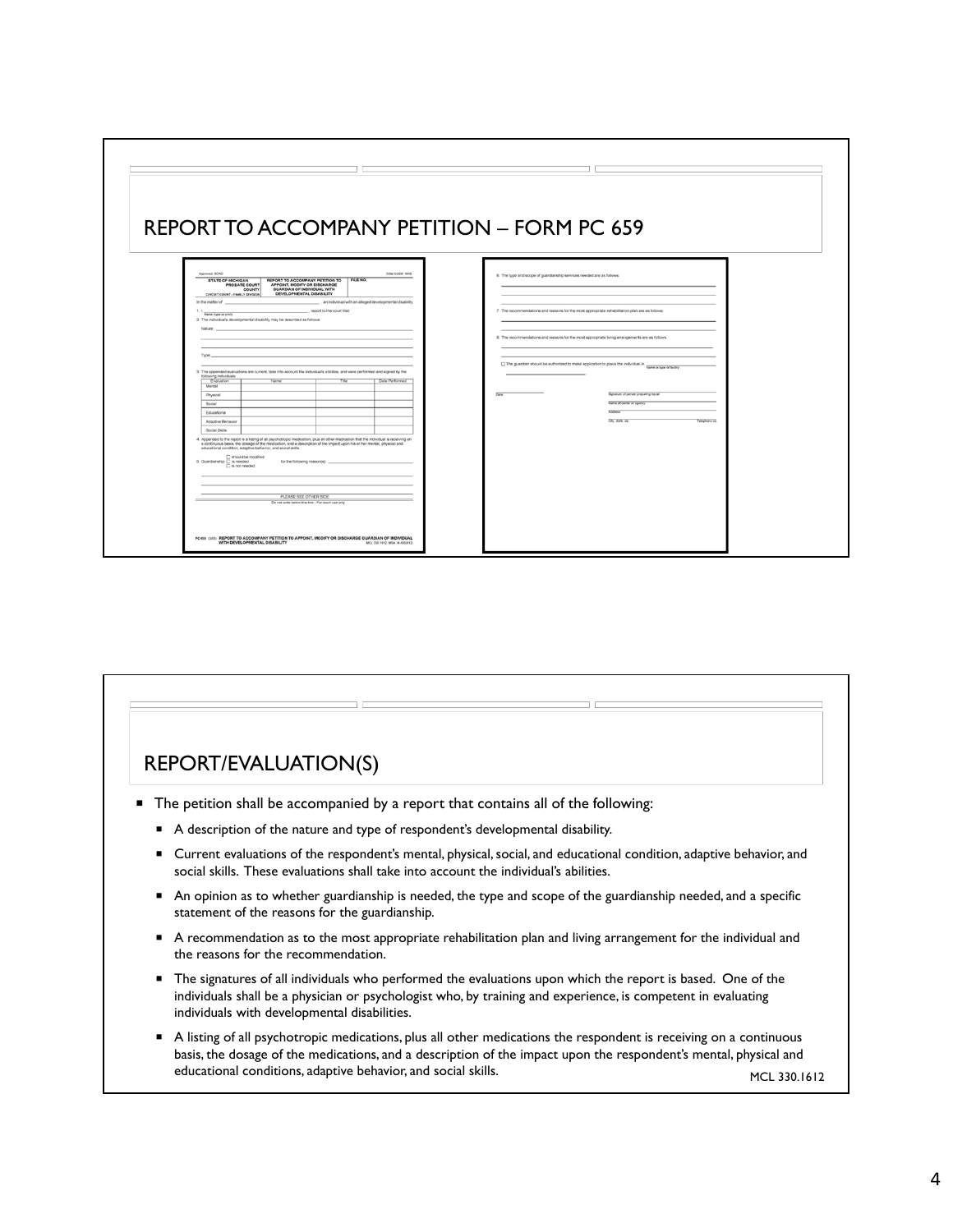

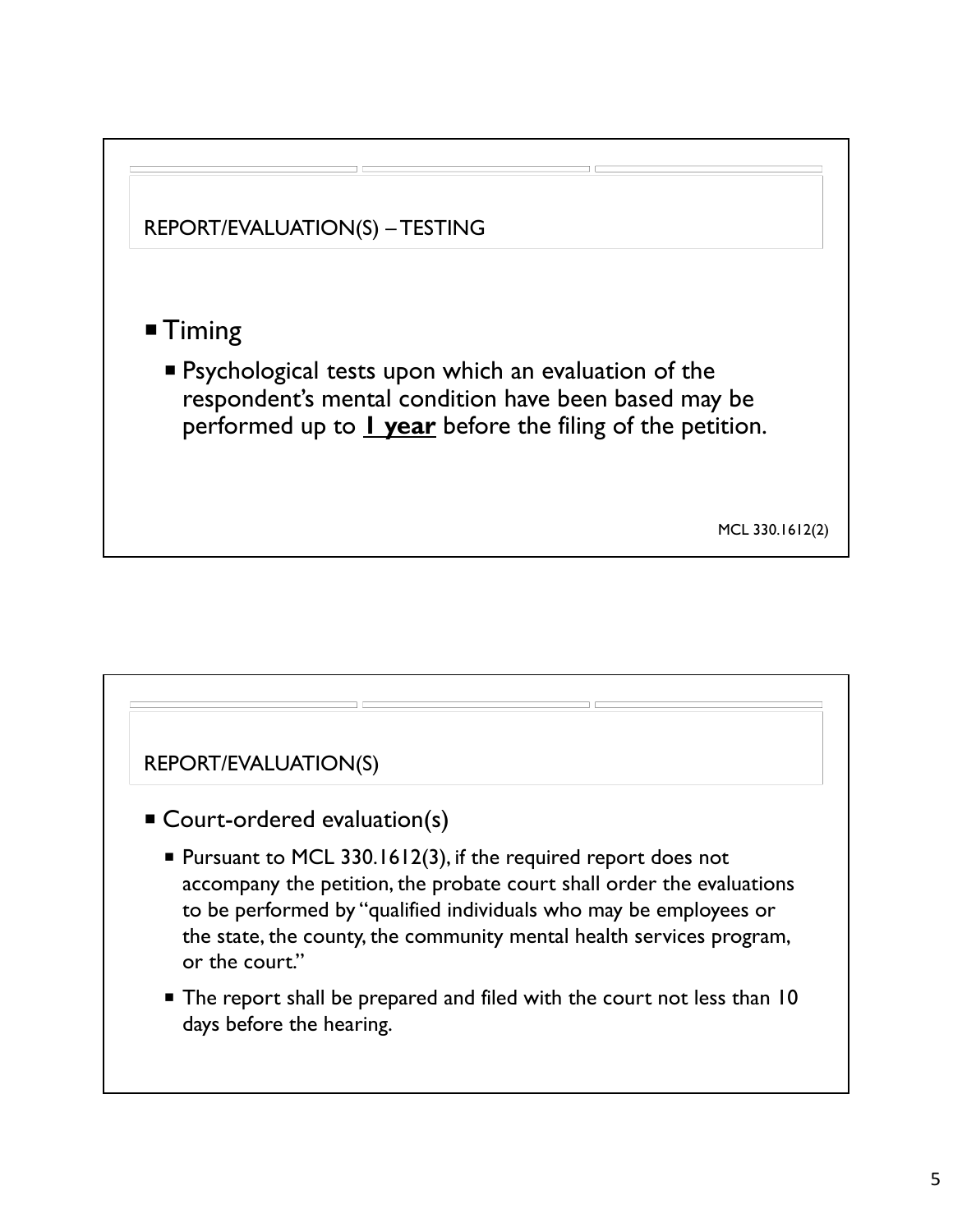## REPORT/EVALUATION(S) – IMPORTANT ITEMS

- Report must accompany the petition
	- The evaluation(s) performed must be appended to the report (form PC 659)
- Signature requirement
	- Report shall include signature(s) of all individuals who performed the evaluation(s)
- **Physician/Psychologist** 
	- At least one of the individuals who performed an evaluation upon which the report is based must be a physician *or* psychologist
- Timing for testing
	- Any testing involved in the evaluation must be performed up to 1 year before the filing of the petition

## REPORT/EVALUATION(S) – IMPORTANT ITEMS

## **Report is Non-Public**

■ The report shall not be made part of the public record of the proceedings but shall be available to the court or an appellate court to which the proceedings may be appealed, to the respondent, the petitioner, their attorneys, and to other individuals the court directs.

MCL 330.1612(4)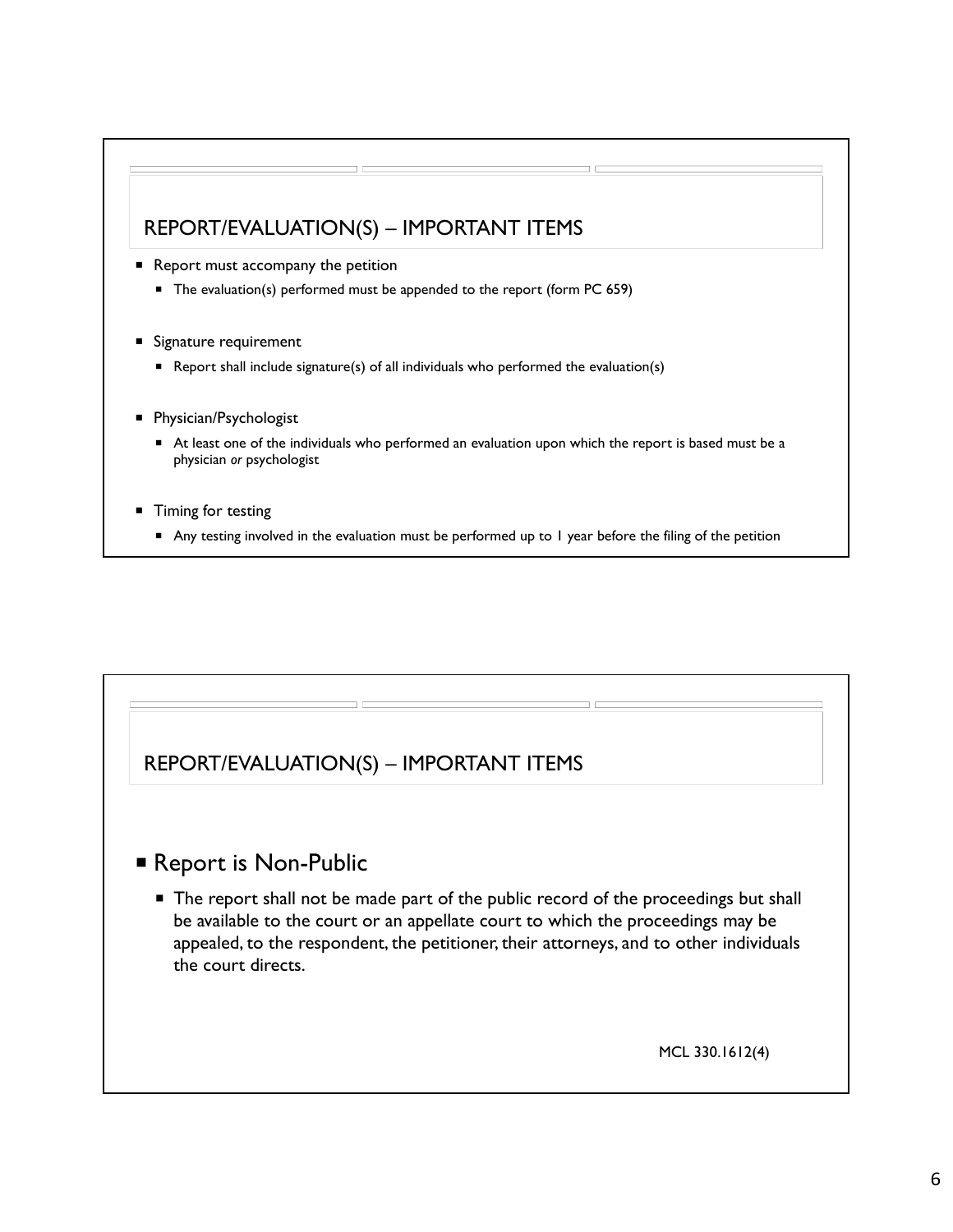## PROBATE COURT PROCEEDING

#### Appointment of Attorney

- Respondent must be represented by legal counsel
- Court must appoint an attorney within 48 hours of receipt of the petition and attendant documentation
- Court must honor respondent's request for preferred counsel, if preferred counsel agrees to acceptance of the appointment

#### **Hearing**

- Hearing date must be set within 30 days after the filing of the petition, and may take place in a facility or other location
- Notice of the hearing must be provided to all interested parties to the proceeding:
	- **Petitioner,**
	- **Respondent,**
	- **Presumptive heirs,**
	- **Preparer of the report or other appropriate person who** performed the evaluation(s)
	- Director of facility (if applicable),
	- Respondent's legal counsel, and
- MCL 330.1615 MCL 330.1614

# PROBATE COURT PROCEEDING **Hearing** ■ The hearing may be closed to the public on the request of the respondent or the respondent's legal counsel ■ The respondent shall be present at all proceedings However, the respondent's presence may be excused by the court only on a showing, supported by an affidavit signed by a physician or psychologist who has recently examined the respondent, that the respondent's attendance would subject him or her to serious risk of physical or emotional harm. ■ The person who prepared the report or at least 1 of the persons who performed an evaluation serving in part as basis for the report must testify in person in court proceeding ■ The respondent has the right to secure an independent evaluation MCL 330.1617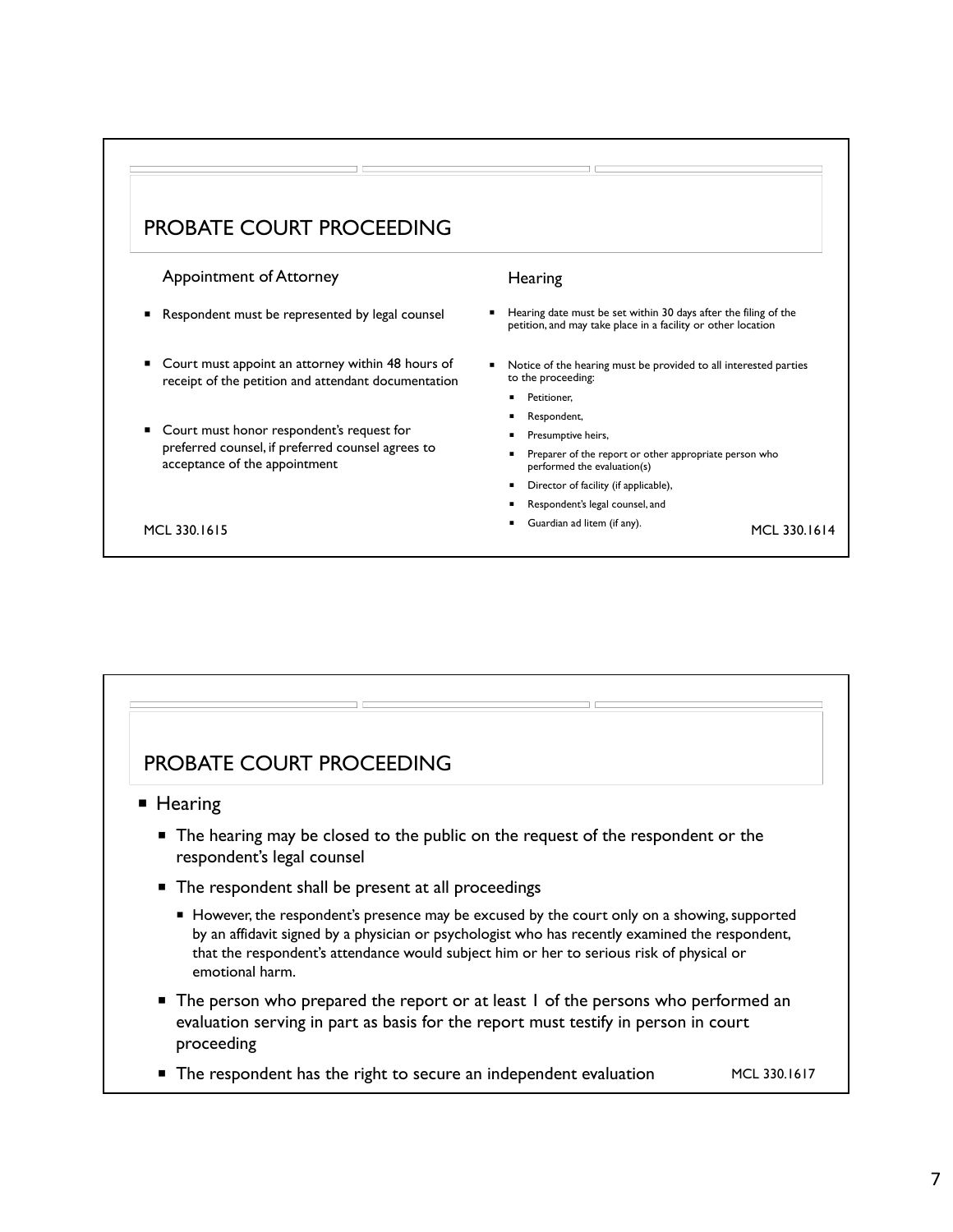## PLACEMENT IN FACILITY

- A guardian for a developmentally disabled individual shall not have the power, unless specified by court order, to place an individual in a facility.
- **Before authorizing placement in a facility, the court shall inquire into and** determine the appropriateness of the proposed placement, and shall determine, in conjunction with the appropriate community mental health services program, whether the placement offers appropriate treatment and residential programs to meet the needs of the individual and whether there is a less restrictive treatment and residential program available.

MCL 330.1623

| PLACEMENT IN FACILITY - FORMS PC 664 / PC 665<br>Approved, SCAO<br>JIS CODE: PDA<br>Approved, SCAO<br>JIS CODE OPI<br>FILE NO.<br><b>STATE OF MICHIGAN</b><br>ORDER FOR PLACEMENT OF<br>STATE OF MICHIGAN<br>FILE NO.<br>PETITION FOR AUTHORITY TO PLACE<br><b>PROBATE COURT</b><br><b>PROBATECOURT</b><br>INDIVIDUAL WITH DEVELOPMENTAL<br>INDIVIDUAL WITH<br>COUNTY<br><b>DISABILITY IN A FACILITY</b><br>DEVELOPMENTAL DISABILITY<br><b>COUNTY OF</b><br>CIRCUIT COURT - FAMILY DIVISION<br>an individual with a developmental disability<br>In the matter of _<br>. an individual with a developmental disability<br>In the matter of<br>1. Date of hearing:<br>$\longrightarrow$ $\omega_{\mathcal{P}}$<br>am interested in this matter and make this petition as guardian of<br>$1.1_{\overline{\text{Name}}}$<br>Bar n.o.<br>2. The guardian has filed a petition requesting authority to execute an application for admission of the individual to a facility.<br>the individual.<br>2. The individual is presently residing at Aldress<br>THE COURT FINDS:<br>3. Notice of hearing was given to or waived by all interested persons.<br>3. It is necessary that I be authorized by this court to admit the individual<br>is the guardian of the person for the individual named above.<br>a temporarily for a period not to exceed 30 days to Name of center<br>$4 \frac{1}{\text{Name}}$<br>located at<br>to receive clinical services.<br>5. From testimony given in open court and from the report and evaluation filed with the court, the individual requires care and<br>. located at<br>D. to Name of center<br>services at $\frac{1}{\text{Name of } \text{fability}}$<br>for up to 10 days for a preadmission examination and subsequent administrative admission if suitable.<br>6. The placement offers appropriate treatment and residential programs to meet the individual's need.<br>7. There appears to be no less restrictive treatment and residential program available to meet the individual's needs.<br>$\Box$ c. to $\frac{}{\text{Name of body}}$<br>. located at<br>IT IS ORDERED:<br>4. A report and evaluation required by law and court rule is filed with this petition.<br>5. The following are all the interested persons in this proceeding, none of which are under legal disability except as noted:<br>8. The guardian is authorized to execute the necessary application for the<br>AGE RELATIONSHIP<br>ADDRESS AND TELEPHONENUMBER<br>NAME<br>□temporary administrative admission not to exceed 30 days<br>treet address<br>administrative admission<br>elections no<br>Dadmission<br>Greet address<br>of the individual named above to Name of facility<br>œ.<br>Telephone no.<br><b>Italy</b><br>Plastic<br>6. I REQUEST that I be authorized to execute the necessary applications for the administrative admission of the individual to<br>Name of facility<br>I declare under the penalties of perjury that this petition has been examined by me and that its contents are true to the best of my<br>information, knowledge, and belief.<br>Atomey signature<br>Tur.<br>Name (type or print)<br>Bar no.<br><b>Publican schedule</b><br><b>AA9xxx</b><br>Literan<br>Do not write below this line - For court use only<br>City, state, zip<br>Telephone no. City, state, zip<br>Telephone no.<br>USE NOTE: if this form is being fied in the circuit court family division, please enter the court name and county in the upper left-hand corner of the form.<br>Do not write below this line . For court use not-<br>MCL 330.1100b, MCL 330.1509,<br>MCL 330 1510, MCL 330 1623, MCR 5.746<br>PC664 (5/12) PETITION FOR AUTHORITY TO PLACE INDIVIDUAL WITH DEVELOPMENTAL DISABILITY IN A FACILITY |  |                                                                                                         |
|------------------------------------------------------------------------------------------------------------------------------------------------------------------------------------------------------------------------------------------------------------------------------------------------------------------------------------------------------------------------------------------------------------------------------------------------------------------------------------------------------------------------------------------------------------------------------------------------------------------------------------------------------------------------------------------------------------------------------------------------------------------------------------------------------------------------------------------------------------------------------------------------------------------------------------------------------------------------------------------------------------------------------------------------------------------------------------------------------------------------------------------------------------------------------------------------------------------------------------------------------------------------------------------------------------------------------------------------------------------------------------------------------------------------------------------------------------------------------------------------------------------------------------------------------------------------------------------------------------------------------------------------------------------------------------------------------------------------------------------------------------------------------------------------------------------------------------------------------------------------------------------------------------------------------------------------------------------------------------------------------------------------------------------------------------------------------------------------------------------------------------------------------------------------------------------------------------------------------------------------------------------------------------------------------------------------------------------------------------------------------------------------------------------------------------------------------------------------------------------------------------------------------------------------------------------------------------------------------------------------------------------------------------------------------------------------------------------------------------------------------------------------------------------------------------------------------------------------------------------------------------------------------------------------------------------------------------------------------------------------------------------------------------------------------------------------------------------------------------------------------------------------------------------------------------------------------------------------------------------------------------------------------------------------------------------------------------------------------------------------------------------------------------------------------------------------------------------------------------------------------------------------------------------------------------------------------------------------------------------------------------------------------------------------------------------------------------------------------------------------------|--|---------------------------------------------------------------------------------------------------------|
|                                                                                                                                                                                                                                                                                                                                                                                                                                                                                                                                                                                                                                                                                                                                                                                                                                                                                                                                                                                                                                                                                                                                                                                                                                                                                                                                                                                                                                                                                                                                                                                                                                                                                                                                                                                                                                                                                                                                                                                                                                                                                                                                                                                                                                                                                                                                                                                                                                                                                                                                                                                                                                                                                                                                                                                                                                                                                                                                                                                                                                                                                                                                                                                                                                                                                                                                                                                                                                                                                                                                                                                                                                                                                                                                                      |  |                                                                                                         |
|                                                                                                                                                                                                                                                                                                                                                                                                                                                                                                                                                                                                                                                                                                                                                                                                                                                                                                                                                                                                                                                                                                                                                                                                                                                                                                                                                                                                                                                                                                                                                                                                                                                                                                                                                                                                                                                                                                                                                                                                                                                                                                                                                                                                                                                                                                                                                                                                                                                                                                                                                                                                                                                                                                                                                                                                                                                                                                                                                                                                                                                                                                                                                                                                                                                                                                                                                                                                                                                                                                                                                                                                                                                                                                                                                      |  |                                                                                                         |
|                                                                                                                                                                                                                                                                                                                                                                                                                                                                                                                                                                                                                                                                                                                                                                                                                                                                                                                                                                                                                                                                                                                                                                                                                                                                                                                                                                                                                                                                                                                                                                                                                                                                                                                                                                                                                                                                                                                                                                                                                                                                                                                                                                                                                                                                                                                                                                                                                                                                                                                                                                                                                                                                                                                                                                                                                                                                                                                                                                                                                                                                                                                                                                                                                                                                                                                                                                                                                                                                                                                                                                                                                                                                                                                                                      |  |                                                                                                         |
|                                                                                                                                                                                                                                                                                                                                                                                                                                                                                                                                                                                                                                                                                                                                                                                                                                                                                                                                                                                                                                                                                                                                                                                                                                                                                                                                                                                                                                                                                                                                                                                                                                                                                                                                                                                                                                                                                                                                                                                                                                                                                                                                                                                                                                                                                                                                                                                                                                                                                                                                                                                                                                                                                                                                                                                                                                                                                                                                                                                                                                                                                                                                                                                                                                                                                                                                                                                                                                                                                                                                                                                                                                                                                                                                                      |  |                                                                                                         |
|                                                                                                                                                                                                                                                                                                                                                                                                                                                                                                                                                                                                                                                                                                                                                                                                                                                                                                                                                                                                                                                                                                                                                                                                                                                                                                                                                                                                                                                                                                                                                                                                                                                                                                                                                                                                                                                                                                                                                                                                                                                                                                                                                                                                                                                                                                                                                                                                                                                                                                                                                                                                                                                                                                                                                                                                                                                                                                                                                                                                                                                                                                                                                                                                                                                                                                                                                                                                                                                                                                                                                                                                                                                                                                                                                      |  |                                                                                                         |
|                                                                                                                                                                                                                                                                                                                                                                                                                                                                                                                                                                                                                                                                                                                                                                                                                                                                                                                                                                                                                                                                                                                                                                                                                                                                                                                                                                                                                                                                                                                                                                                                                                                                                                                                                                                                                                                                                                                                                                                                                                                                                                                                                                                                                                                                                                                                                                                                                                                                                                                                                                                                                                                                                                                                                                                                                                                                                                                                                                                                                                                                                                                                                                                                                                                                                                                                                                                                                                                                                                                                                                                                                                                                                                                                                      |  |                                                                                                         |
|                                                                                                                                                                                                                                                                                                                                                                                                                                                                                                                                                                                                                                                                                                                                                                                                                                                                                                                                                                                                                                                                                                                                                                                                                                                                                                                                                                                                                                                                                                                                                                                                                                                                                                                                                                                                                                                                                                                                                                                                                                                                                                                                                                                                                                                                                                                                                                                                                                                                                                                                                                                                                                                                                                                                                                                                                                                                                                                                                                                                                                                                                                                                                                                                                                                                                                                                                                                                                                                                                                                                                                                                                                                                                                                                                      |  |                                                                                                         |
|                                                                                                                                                                                                                                                                                                                                                                                                                                                                                                                                                                                                                                                                                                                                                                                                                                                                                                                                                                                                                                                                                                                                                                                                                                                                                                                                                                                                                                                                                                                                                                                                                                                                                                                                                                                                                                                                                                                                                                                                                                                                                                                                                                                                                                                                                                                                                                                                                                                                                                                                                                                                                                                                                                                                                                                                                                                                                                                                                                                                                                                                                                                                                                                                                                                                                                                                                                                                                                                                                                                                                                                                                                                                                                                                                      |  |                                                                                                         |
|                                                                                                                                                                                                                                                                                                                                                                                                                                                                                                                                                                                                                                                                                                                                                                                                                                                                                                                                                                                                                                                                                                                                                                                                                                                                                                                                                                                                                                                                                                                                                                                                                                                                                                                                                                                                                                                                                                                                                                                                                                                                                                                                                                                                                                                                                                                                                                                                                                                                                                                                                                                                                                                                                                                                                                                                                                                                                                                                                                                                                                                                                                                                                                                                                                                                                                                                                                                                                                                                                                                                                                                                                                                                                                                                                      |  |                                                                                                         |
|                                                                                                                                                                                                                                                                                                                                                                                                                                                                                                                                                                                                                                                                                                                                                                                                                                                                                                                                                                                                                                                                                                                                                                                                                                                                                                                                                                                                                                                                                                                                                                                                                                                                                                                                                                                                                                                                                                                                                                                                                                                                                                                                                                                                                                                                                                                                                                                                                                                                                                                                                                                                                                                                                                                                                                                                                                                                                                                                                                                                                                                                                                                                                                                                                                                                                                                                                                                                                                                                                                                                                                                                                                                                                                                                                      |  |                                                                                                         |
|                                                                                                                                                                                                                                                                                                                                                                                                                                                                                                                                                                                                                                                                                                                                                                                                                                                                                                                                                                                                                                                                                                                                                                                                                                                                                                                                                                                                                                                                                                                                                                                                                                                                                                                                                                                                                                                                                                                                                                                                                                                                                                                                                                                                                                                                                                                                                                                                                                                                                                                                                                                                                                                                                                                                                                                                                                                                                                                                                                                                                                                                                                                                                                                                                                                                                                                                                                                                                                                                                                                                                                                                                                                                                                                                                      |  |                                                                                                         |
|                                                                                                                                                                                                                                                                                                                                                                                                                                                                                                                                                                                                                                                                                                                                                                                                                                                                                                                                                                                                                                                                                                                                                                                                                                                                                                                                                                                                                                                                                                                                                                                                                                                                                                                                                                                                                                                                                                                                                                                                                                                                                                                                                                                                                                                                                                                                                                                                                                                                                                                                                                                                                                                                                                                                                                                                                                                                                                                                                                                                                                                                                                                                                                                                                                                                                                                                                                                                                                                                                                                                                                                                                                                                                                                                                      |  |                                                                                                         |
|                                                                                                                                                                                                                                                                                                                                                                                                                                                                                                                                                                                                                                                                                                                                                                                                                                                                                                                                                                                                                                                                                                                                                                                                                                                                                                                                                                                                                                                                                                                                                                                                                                                                                                                                                                                                                                                                                                                                                                                                                                                                                                                                                                                                                                                                                                                                                                                                                                                                                                                                                                                                                                                                                                                                                                                                                                                                                                                                                                                                                                                                                                                                                                                                                                                                                                                                                                                                                                                                                                                                                                                                                                                                                                                                                      |  |                                                                                                         |
|                                                                                                                                                                                                                                                                                                                                                                                                                                                                                                                                                                                                                                                                                                                                                                                                                                                                                                                                                                                                                                                                                                                                                                                                                                                                                                                                                                                                                                                                                                                                                                                                                                                                                                                                                                                                                                                                                                                                                                                                                                                                                                                                                                                                                                                                                                                                                                                                                                                                                                                                                                                                                                                                                                                                                                                                                                                                                                                                                                                                                                                                                                                                                                                                                                                                                                                                                                                                                                                                                                                                                                                                                                                                                                                                                      |  |                                                                                                         |
|                                                                                                                                                                                                                                                                                                                                                                                                                                                                                                                                                                                                                                                                                                                                                                                                                                                                                                                                                                                                                                                                                                                                                                                                                                                                                                                                                                                                                                                                                                                                                                                                                                                                                                                                                                                                                                                                                                                                                                                                                                                                                                                                                                                                                                                                                                                                                                                                                                                                                                                                                                                                                                                                                                                                                                                                                                                                                                                                                                                                                                                                                                                                                                                                                                                                                                                                                                                                                                                                                                                                                                                                                                                                                                                                                      |  |                                                                                                         |
|                                                                                                                                                                                                                                                                                                                                                                                                                                                                                                                                                                                                                                                                                                                                                                                                                                                                                                                                                                                                                                                                                                                                                                                                                                                                                                                                                                                                                                                                                                                                                                                                                                                                                                                                                                                                                                                                                                                                                                                                                                                                                                                                                                                                                                                                                                                                                                                                                                                                                                                                                                                                                                                                                                                                                                                                                                                                                                                                                                                                                                                                                                                                                                                                                                                                                                                                                                                                                                                                                                                                                                                                                                                                                                                                                      |  |                                                                                                         |
|                                                                                                                                                                                                                                                                                                                                                                                                                                                                                                                                                                                                                                                                                                                                                                                                                                                                                                                                                                                                                                                                                                                                                                                                                                                                                                                                                                                                                                                                                                                                                                                                                                                                                                                                                                                                                                                                                                                                                                                                                                                                                                                                                                                                                                                                                                                                                                                                                                                                                                                                                                                                                                                                                                                                                                                                                                                                                                                                                                                                                                                                                                                                                                                                                                                                                                                                                                                                                                                                                                                                                                                                                                                                                                                                                      |  |                                                                                                         |
|                                                                                                                                                                                                                                                                                                                                                                                                                                                                                                                                                                                                                                                                                                                                                                                                                                                                                                                                                                                                                                                                                                                                                                                                                                                                                                                                                                                                                                                                                                                                                                                                                                                                                                                                                                                                                                                                                                                                                                                                                                                                                                                                                                                                                                                                                                                                                                                                                                                                                                                                                                                                                                                                                                                                                                                                                                                                                                                                                                                                                                                                                                                                                                                                                                                                                                                                                                                                                                                                                                                                                                                                                                                                                                                                                      |  |                                                                                                         |
|                                                                                                                                                                                                                                                                                                                                                                                                                                                                                                                                                                                                                                                                                                                                                                                                                                                                                                                                                                                                                                                                                                                                                                                                                                                                                                                                                                                                                                                                                                                                                                                                                                                                                                                                                                                                                                                                                                                                                                                                                                                                                                                                                                                                                                                                                                                                                                                                                                                                                                                                                                                                                                                                                                                                                                                                                                                                                                                                                                                                                                                                                                                                                                                                                                                                                                                                                                                                                                                                                                                                                                                                                                                                                                                                                      |  |                                                                                                         |
|                                                                                                                                                                                                                                                                                                                                                                                                                                                                                                                                                                                                                                                                                                                                                                                                                                                                                                                                                                                                                                                                                                                                                                                                                                                                                                                                                                                                                                                                                                                                                                                                                                                                                                                                                                                                                                                                                                                                                                                                                                                                                                                                                                                                                                                                                                                                                                                                                                                                                                                                                                                                                                                                                                                                                                                                                                                                                                                                                                                                                                                                                                                                                                                                                                                                                                                                                                                                                                                                                                                                                                                                                                                                                                                                                      |  |                                                                                                         |
|                                                                                                                                                                                                                                                                                                                                                                                                                                                                                                                                                                                                                                                                                                                                                                                                                                                                                                                                                                                                                                                                                                                                                                                                                                                                                                                                                                                                                                                                                                                                                                                                                                                                                                                                                                                                                                                                                                                                                                                                                                                                                                                                                                                                                                                                                                                                                                                                                                                                                                                                                                                                                                                                                                                                                                                                                                                                                                                                                                                                                                                                                                                                                                                                                                                                                                                                                                                                                                                                                                                                                                                                                                                                                                                                                      |  |                                                                                                         |
|                                                                                                                                                                                                                                                                                                                                                                                                                                                                                                                                                                                                                                                                                                                                                                                                                                                                                                                                                                                                                                                                                                                                                                                                                                                                                                                                                                                                                                                                                                                                                                                                                                                                                                                                                                                                                                                                                                                                                                                                                                                                                                                                                                                                                                                                                                                                                                                                                                                                                                                                                                                                                                                                                                                                                                                                                                                                                                                                                                                                                                                                                                                                                                                                                                                                                                                                                                                                                                                                                                                                                                                                                                                                                                                                                      |  |                                                                                                         |
|                                                                                                                                                                                                                                                                                                                                                                                                                                                                                                                                                                                                                                                                                                                                                                                                                                                                                                                                                                                                                                                                                                                                                                                                                                                                                                                                                                                                                                                                                                                                                                                                                                                                                                                                                                                                                                                                                                                                                                                                                                                                                                                                                                                                                                                                                                                                                                                                                                                                                                                                                                                                                                                                                                                                                                                                                                                                                                                                                                                                                                                                                                                                                                                                                                                                                                                                                                                                                                                                                                                                                                                                                                                                                                                                                      |  |                                                                                                         |
|                                                                                                                                                                                                                                                                                                                                                                                                                                                                                                                                                                                                                                                                                                                                                                                                                                                                                                                                                                                                                                                                                                                                                                                                                                                                                                                                                                                                                                                                                                                                                                                                                                                                                                                                                                                                                                                                                                                                                                                                                                                                                                                                                                                                                                                                                                                                                                                                                                                                                                                                                                                                                                                                                                                                                                                                                                                                                                                                                                                                                                                                                                                                                                                                                                                                                                                                                                                                                                                                                                                                                                                                                                                                                                                                                      |  |                                                                                                         |
|                                                                                                                                                                                                                                                                                                                                                                                                                                                                                                                                                                                                                                                                                                                                                                                                                                                                                                                                                                                                                                                                                                                                                                                                                                                                                                                                                                                                                                                                                                                                                                                                                                                                                                                                                                                                                                                                                                                                                                                                                                                                                                                                                                                                                                                                                                                                                                                                                                                                                                                                                                                                                                                                                                                                                                                                                                                                                                                                                                                                                                                                                                                                                                                                                                                                                                                                                                                                                                                                                                                                                                                                                                                                                                                                                      |  |                                                                                                         |
|                                                                                                                                                                                                                                                                                                                                                                                                                                                                                                                                                                                                                                                                                                                                                                                                                                                                                                                                                                                                                                                                                                                                                                                                                                                                                                                                                                                                                                                                                                                                                                                                                                                                                                                                                                                                                                                                                                                                                                                                                                                                                                                                                                                                                                                                                                                                                                                                                                                                                                                                                                                                                                                                                                                                                                                                                                                                                                                                                                                                                                                                                                                                                                                                                                                                                                                                                                                                                                                                                                                                                                                                                                                                                                                                                      |  |                                                                                                         |
|                                                                                                                                                                                                                                                                                                                                                                                                                                                                                                                                                                                                                                                                                                                                                                                                                                                                                                                                                                                                                                                                                                                                                                                                                                                                                                                                                                                                                                                                                                                                                                                                                                                                                                                                                                                                                                                                                                                                                                                                                                                                                                                                                                                                                                                                                                                                                                                                                                                                                                                                                                                                                                                                                                                                                                                                                                                                                                                                                                                                                                                                                                                                                                                                                                                                                                                                                                                                                                                                                                                                                                                                                                                                                                                                                      |  |                                                                                                         |
|                                                                                                                                                                                                                                                                                                                                                                                                                                                                                                                                                                                                                                                                                                                                                                                                                                                                                                                                                                                                                                                                                                                                                                                                                                                                                                                                                                                                                                                                                                                                                                                                                                                                                                                                                                                                                                                                                                                                                                                                                                                                                                                                                                                                                                                                                                                                                                                                                                                                                                                                                                                                                                                                                                                                                                                                                                                                                                                                                                                                                                                                                                                                                                                                                                                                                                                                                                                                                                                                                                                                                                                                                                                                                                                                                      |  |                                                                                                         |
|                                                                                                                                                                                                                                                                                                                                                                                                                                                                                                                                                                                                                                                                                                                                                                                                                                                                                                                                                                                                                                                                                                                                                                                                                                                                                                                                                                                                                                                                                                                                                                                                                                                                                                                                                                                                                                                                                                                                                                                                                                                                                                                                                                                                                                                                                                                                                                                                                                                                                                                                                                                                                                                                                                                                                                                                                                                                                                                                                                                                                                                                                                                                                                                                                                                                                                                                                                                                                                                                                                                                                                                                                                                                                                                                                      |  |                                                                                                         |
|                                                                                                                                                                                                                                                                                                                                                                                                                                                                                                                                                                                                                                                                                                                                                                                                                                                                                                                                                                                                                                                                                                                                                                                                                                                                                                                                                                                                                                                                                                                                                                                                                                                                                                                                                                                                                                                                                                                                                                                                                                                                                                                                                                                                                                                                                                                                                                                                                                                                                                                                                                                                                                                                                                                                                                                                                                                                                                                                                                                                                                                                                                                                                                                                                                                                                                                                                                                                                                                                                                                                                                                                                                                                                                                                                      |  | PC 665 (5/27) ORDER FOR PLACEMENT OF INDIVIDUAL WITH DEVELOPMENTAL DISABILITY MCL330.1623, MCR 5.746(8) |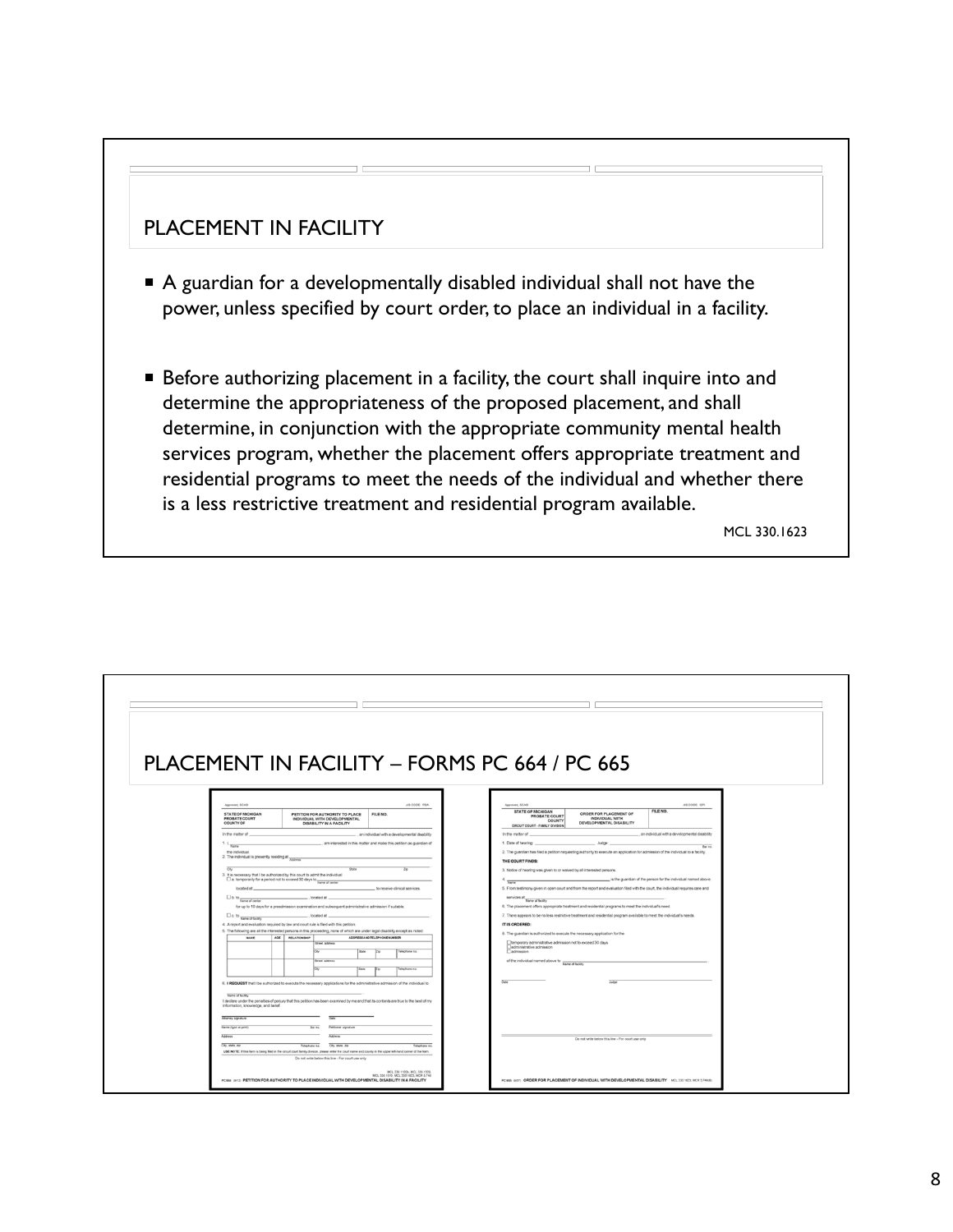## NOTICE OF RIGHT TO DISMISS/MODIFY GUARDIANSHIP (FORM PC 661)

■ Court shall make a reasonable effort to verbally inform the individual of his/her right to dismiss or modify the guardianship order, and a written statement shall be served upon the ward indicating his/her rights to request a discharge or modification of the order and specifying the procedures to be followed in petitioning the court.

MCL 330.1634; MCL 330.1637



## GUARDIANSHIP TYPES Partial Guardian Preferred form of guardianship Partial guardian means a guardian who possesses fewer than all of the legal rights and powers of a plenary guardian, and whose rights, powers, and duties have been specifically enumerated by court order. ■ A partial guardian shall not be appointed for a term greater than 5 years Plenary Guardian **Plenary guardian means a guardian who** possesses the legal rights and powers of a full guardian of the person, or of the estate, or both.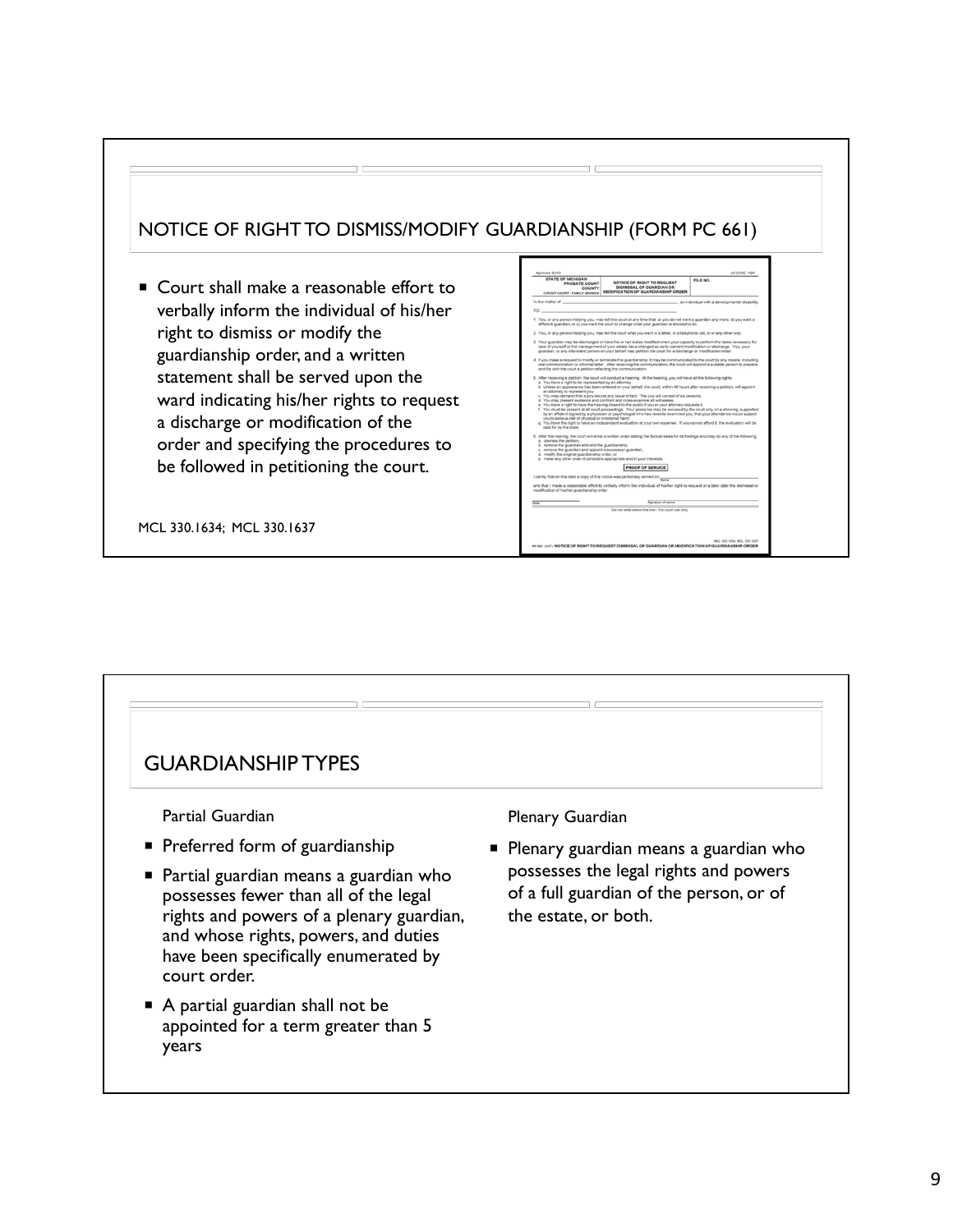## GUARDIANSHIP TYPES

- Standby Guardian
	- **The Court may designate one or more standby guardians whose appointment shall** become effective upon the death, incapacity, or resignation of the initially appointed guardian. The powers and duties of the standby guardian shall be the same as those of the initially appointed guardian.
	- In an emergency situation and in the absence and unavailability of the initially appointed guardian, the standby guardian may temporarily assume the powers and duties of the initially appointed guardian.

MCL 330.1640

## COURT AS GUARDIAN / TEMPORARY GUARDIAN

- Under emergency circumstances, before appointment of a plenary or partial guardian, the probate court may temporarily exercise the powers of a guardian over an individual with a developmental disability, or may appoint a temporary guardian whose powers duties shall be specifically enumerated by court order.
- $\blacksquare$  If the court serves as guardian or appoints a temporary guardian, a hearing must be held within 14 days.

MCL 330.1607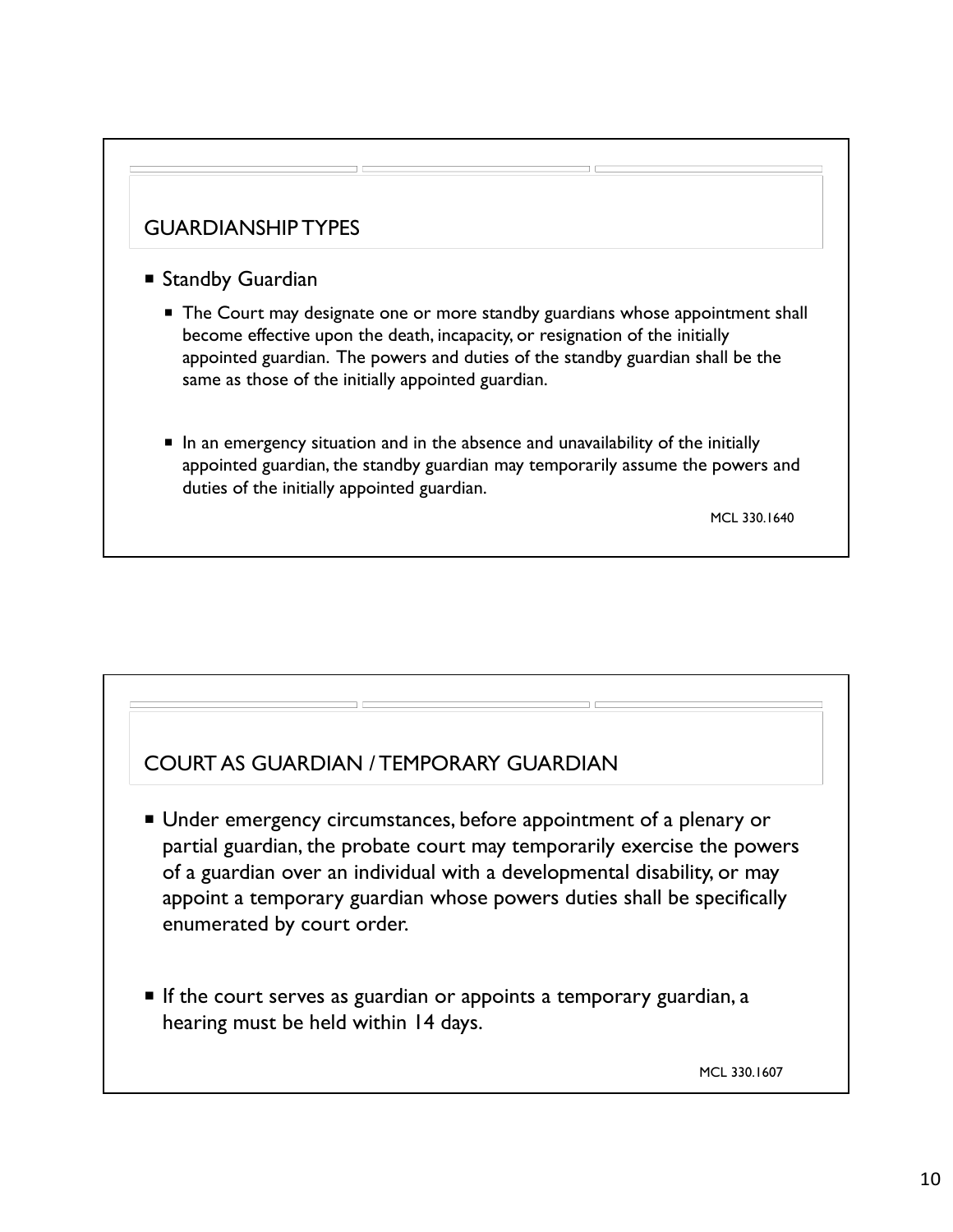## GUARDIAN DUTIES

- To the extent ordered by the court, the plenary guardian of the person shall have and a partial guardian of the person may have among others the following duties:
	- Custody of the ward
	- The duty to make provision from the ward's estate or other sources, for the ward's care, comfort, and maintenance
	- **The duty to make a reasonable effort to secure for the ward training, education, medical, and** psychological services, and social and vocational opportunity as are appropriate and as will assist the ward in the development of maximum self-reliance and independence.
- Annual reporting requirement
- **Annual accounting requirement** MCL 330.1631

|                                                                                                                                                                                                                        | ANNUAL REPORT OF GUARDIAN - FORM PC 663                                                                                                               |                                                                                                                                                         |
|------------------------------------------------------------------------------------------------------------------------------------------------------------------------------------------------------------------------|-------------------------------------------------------------------------------------------------------------------------------------------------------|---------------------------------------------------------------------------------------------------------------------------------------------------------|
|                                                                                                                                                                                                                        |                                                                                                                                                       |                                                                                                                                                         |
|                                                                                                                                                                                                                        |                                                                                                                                                       |                                                                                                                                                         |
| PCS Code: COP                                                                                                                                                                                                          |                                                                                                                                                       |                                                                                                                                                         |
| TCS Code: RGD<br><b>STATE OF MICHIGAN</b><br>CASE NO. and JUDGE<br>REPORT OF GUARDIAN ON<br><b>PROBATE COURT</b><br>CONDITION OF INDIVIDUAL WITH<br>COUNTY                                                             | Report of Quardian on Condition of Individual with Developmental Disability (10/20)<br>Case No.<br>Page 2 of 3                                        | Report of Quardian on Condition of Individual with Developmental Disability (10/20)<br>Case No.<br>Page 3 of 3                                          |
| DEVELOPMENTAL DISABILITY<br>Court address<br>Court telephone no                                                                                                                                                        | 10. The individual's social condition has C remained about the same. C improved. C deteriorated.<br>Describe the changes                              | STATEMENT BY STANDBY GUARDIAN<br>I am the appointed standby guardian and am willing to continue to serve in the event the guardian dies, becomes unable |
| This report should be completed annually by the guardian or more often if directed by the court.                                                                                                                       | 11. The individual has received the following services:<br>$\Box$ medical. $\Box$ educational. $\Box$ vocational. $\Box$ other professional services. | to serve, or resigns from the guardianship.                                                                                                             |
| In the matter of First, midde, and last name of individual with a developmental disability                                                                                                                             | Describe                                                                                                                                              | Signelure of standby guardian<br>Date<br>Address                                                                                                        |
| , am the guardian of the individual named above, and I report<br>1. L. Name (type or print)                                                                                                                            | 12. My visits with and activities on behalf of the individual were:                                                                                   | City, state, zip-<br>Telephone no.<br>Check here if this is a new address                                                                               |
| for the period new<br>2. Present age of the individual:                                                                                                                                                                |                                                                                                                                                       |                                                                                                                                                         |
| 3. The current address and telephone number of the individual are:                                                                                                                                                     | 13. I believe the individual has the following needs:                                                                                                 |                                                                                                                                                         |
| Check here if this is a new address                                                                                                                                                                                    |                                                                                                                                                       |                                                                                                                                                         |
| 4. The indvidual's present living arrangement is:<br>own home                                                                                                                                                          | 14. I have the following questions concerning the individual or my responsibilities:                                                                  |                                                                                                                                                         |
| guardian's home Restoration<br>hospital or medical center<br>community placement home<br>$\rule{0.15cm}{0.03em}$                                                                                                       |                                                                                                                                                       |                                                                                                                                                         |
| 5. The individual has been in the present residence since<br>Descriptions and addresses of<br>every residence where the individual has lived during this reporting period and the length of stay at each residence are | 15. Other information requested by the court or necessary in the opinion of the guardian is as follows:                                               |                                                                                                                                                         |
| as follows:                                                                                                                                                                                                            |                                                                                                                                                       |                                                                                                                                                         |
| 6. I rate the individual's present living arrangements as $\Box$ excellent. $\Box$ average. $\Box$ below average.                                                                                                      | 16. The guardianship Eshould Eshould not be continued because:                                                                                        |                                                                                                                                                         |
| Explain if below everage                                                                                                                                                                                               |                                                                                                                                                       |                                                                                                                                                         |
| 7. I believe the individual is $\Box$ content with the living situation. $\Box$ unhappy with the living situation. I recommend a<br>more sultable residence as follows: Descrite                                       | 17. As guardian, I have been ordered by the court to file an annual account, which is attached.                                                       |                                                                                                                                                         |
|                                                                                                                                                                                                                        | 18. Comments:                                                                                                                                         |                                                                                                                                                         |
| Describe the changes<br>9. The individual's physical health has $\Box$ remained about the same. $\Box$ improved. $\Box$ deteriorated.                                                                                  | <b>Tista</b><br>Data:                                                                                                                                 |                                                                                                                                                         |
| Describe the changes                                                                                                                                                                                                   | Signature of co-guardian (if applicable)<br>Signature of guardian<br>Address<br>Antress                                                               |                                                                                                                                                         |
|                                                                                                                                                                                                                        | City state, pp.<br>Telephone no. City, state, pip<br>Telephone no.<br>Check here if this is a new address                                             |                                                                                                                                                         |
| Approved, SCAO<br>Form PC 663, Rev. 1003<br>MCL 330.1631, MCR 5.409(A)                                                                                                                                                 | Check here if this is a new address                                                                                                                   |                                                                                                                                                         |
| Elene 1 of 3                                                                                                                                                                                                           |                                                                                                                                                       |                                                                                                                                                         |
|                                                                                                                                                                                                                        |                                                                                                                                                       |                                                                                                                                                         |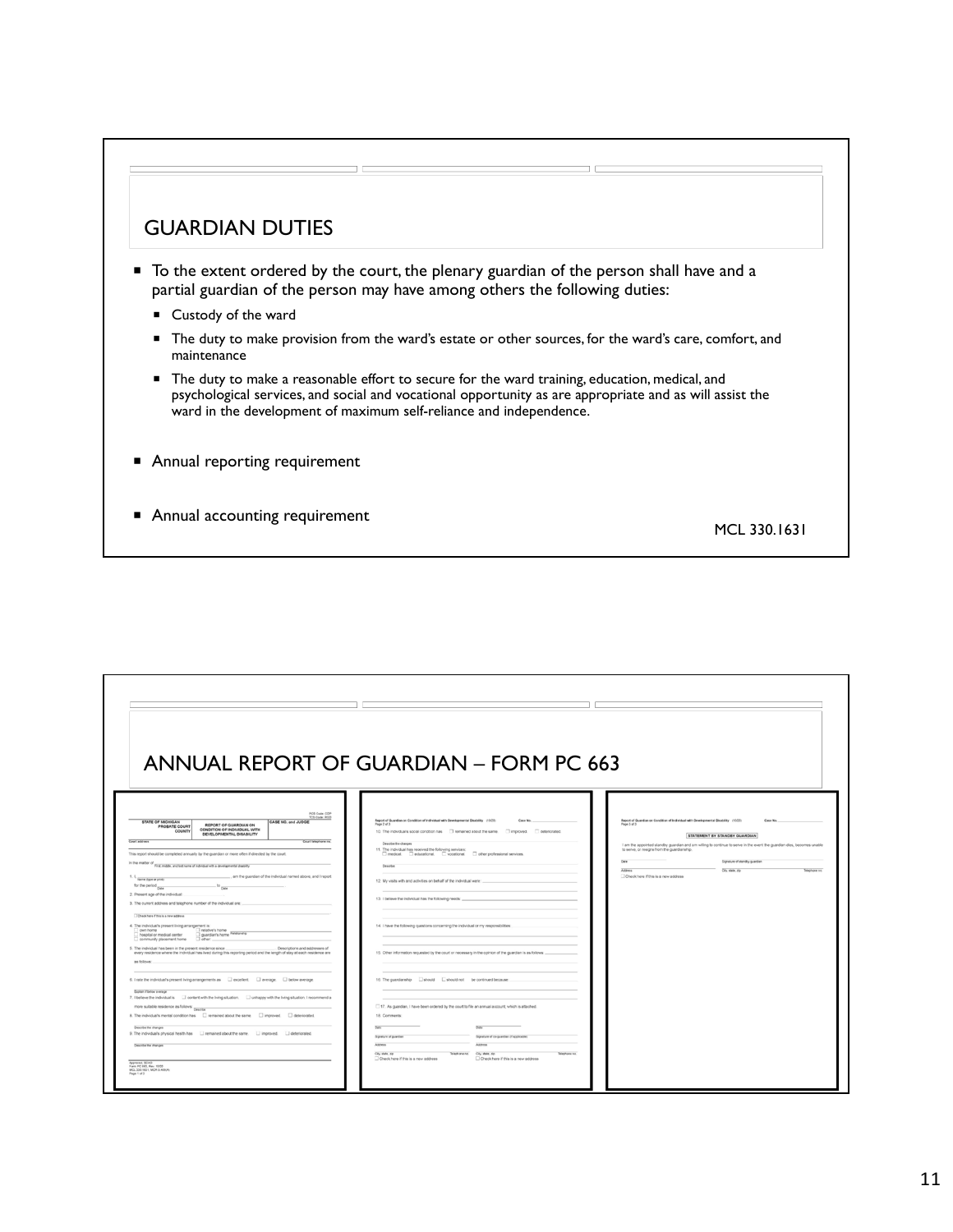

## DISCHARGE/MODIFICATION OF GUARDIANSHIP

- A guardian may be discharged by the court, or have his or her duties modified, when the individual's capacity to perform the tasks necessary for the care of his or her person or the management of his or her estate have changed so as to warrant modification or discharge.
- The individual subject to an order may communicate a request to modify or discharge the guardianship to the court by any means, including oral communication or informal letter. Upon receipt of the communication the court shall appoint a suitable person to prepare and file with the court a petition reflecting the communication.
	- **Court must set and conduct a hearing, and attorney must be appointed for the individual.**

MCL 330.1637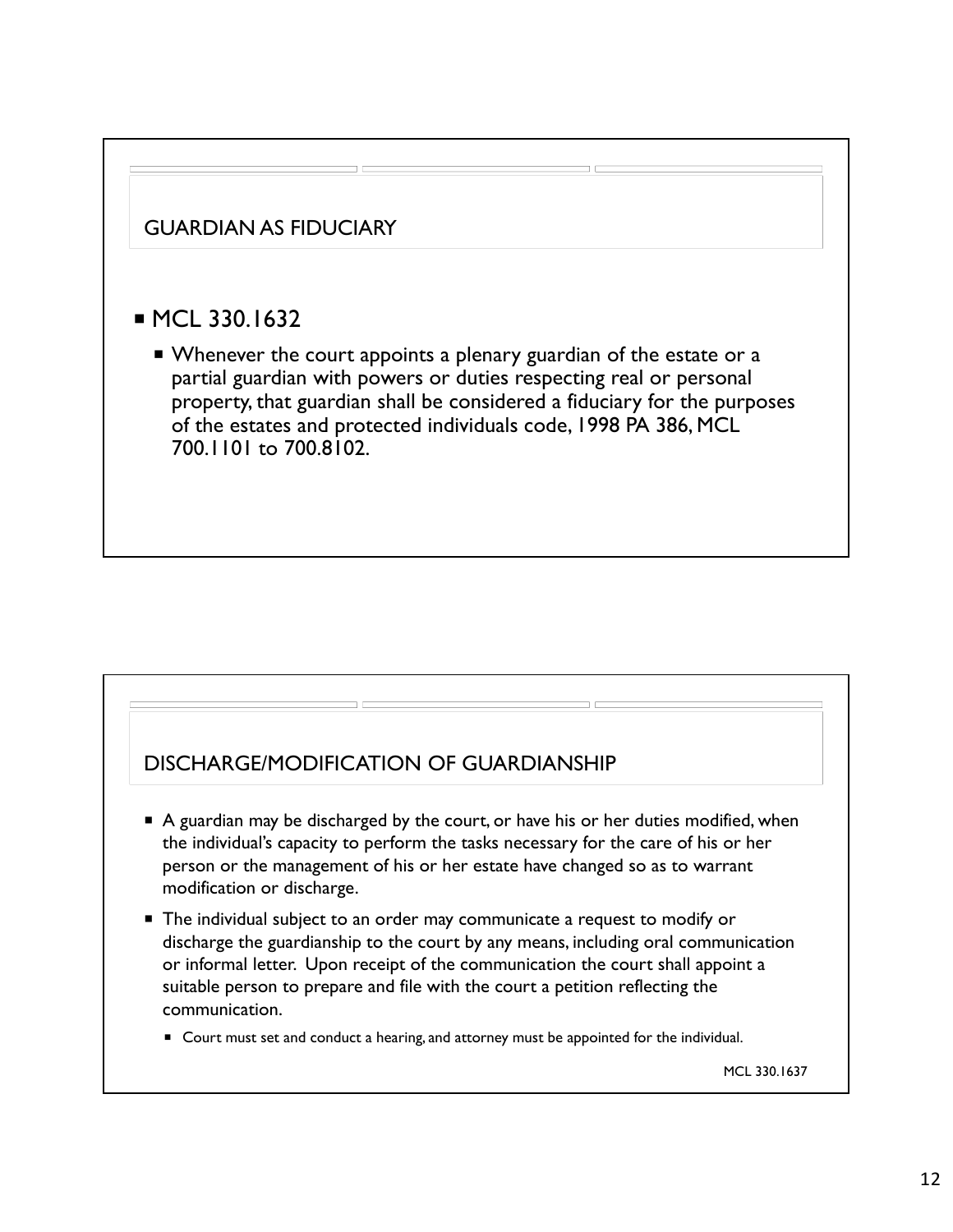

|                                                          |                                                                                                                                                                   | PETITION TO TERMINATE/MODIFY GUARDIANSHIP - FORM PC 677                                                                                                                                                                                                                                                         |
|----------------------------------------------------------|-------------------------------------------------------------------------------------------------------------------------------------------------------------------|-----------------------------------------------------------------------------------------------------------------------------------------------------------------------------------------------------------------------------------------------------------------------------------------------------------------|
|                                                          | JIS Cade: PTD                                                                                                                                                     |                                                                                                                                                                                                                                                                                                                 |
| <b>STATE OF MICHIGAN</b><br>Court address                | CASE NO. and JUDGE<br>PETITION TO<br><b>PROBATE COURT</b><br>TERMINATE MODIFY<br>COUNTY GUARDIAN FOR DEVELOPMENTALLY<br>DISABLED INDIVIDUAL<br>Court telephone no | Petition to Terminate/Modify Guardian for Developmentally Disabled Individual (5/21)<br>Case No.<br>Page 2 of 2<br>5. The reasons why the court should take action are                                                                                                                                          |
| In the matter of First middle, and last name             |                                                                                                                                                                   | I REQUEST that the court:<br>C 6. Terminate                                                                                                                                                                                                                                                                     |
| Petitioner's name, address, and bliephone no.            | Pettioner's attorney, bar no., address, and telephone no.                                                                                                         | Da. Call Chart of the plenary guardian of the Cindividual. Cestate.<br>Ob. Call Chart of the partial guardian of the Cindividual. Cestate.<br>7. Accept the resignation of the<br>□a. plenary guardian of the □individual □estate.<br>□b. partial guardian of the □individual □estate.<br>Lc. standby guardian. |
| 1. L Name (type or print)<br>State interest/relationship | , am interested in this matter and make this petition as                                                                                                          | 5. Remove the<br>□a. plenary guardian of the Cindividual Cestate,<br>□b. partial guardian of the Cindividual Cestate,<br>Cc. standby guardian,                                                                                                                                                                  |
|                                                          | 2. The developmentally disabled individual's address and telephone number are Alama                                                                               | who I has I has not been suspended.<br>$\Box$ 9. Appoint $\frac{1}{\text{Name}}$<br>AARest                                                                                                                                                                                                                      |
| City<br>3. The guardian's address is                     | <b>Finite</b><br>Zo<br>Telephone no.                                                                                                                              | 2n<br>City<br>Telephone no.<br><b>Exurs</b>                                                                                                                                                                                                                                                                     |
|                                                          |                                                                                                                                                                   | as Demporary guardian Disuccessor partial guardian Disuccessor plenary guardian                                                                                                                                                                                                                                 |
| City                                                     | <b>State</b><br>$Z_{\mathcal{D}}$<br>4. The developmentally disabled individual's presumptive helrs are: (Atach a separate sheet if more space is needed.)        | of the <b>Cindividual</b> Cestate.                                                                                                                                                                                                                                                                              |
| NAME                                                     | AGE <sup>-</sup><br>ADDRESS AND TELEPHONE NUMBER<br>RELATIONSHIP<br>(fining)<br><b>Preef address</b>                                                              | $\square$ 10. Appoint $\frac{1}{\text{Name}}$<br>Athess                                                                                                                                                                                                                                                         |
|                                                          | Telephone no.<br>State<br>126                                                                                                                                     | Cov<br>Finder<br>Telephone no.<br>Zo                                                                                                                                                                                                                                                                            |
|                                                          | <b>Reet address</b>                                                                                                                                               | as standby guardian of the Lindwidual. Destate.<br>□11. Modify the powers of the □plenary guardian □partial guardian of the □individual □estate                                                                                                                                                                 |
|                                                          | Telephone no.                                                                                                                                                     | as follows:                                                                                                                                                                                                                                                                                                     |
|                                                          | <b>Dread Address</b><br>Telephone no.                                                                                                                             |                                                                                                                                                                                                                                                                                                                 |
|                                                          |                                                                                                                                                                   |                                                                                                                                                                                                                                                                                                                 |
|                                                          | <b>Dreet address</b>                                                                                                                                              |                                                                                                                                                                                                                                                                                                                 |